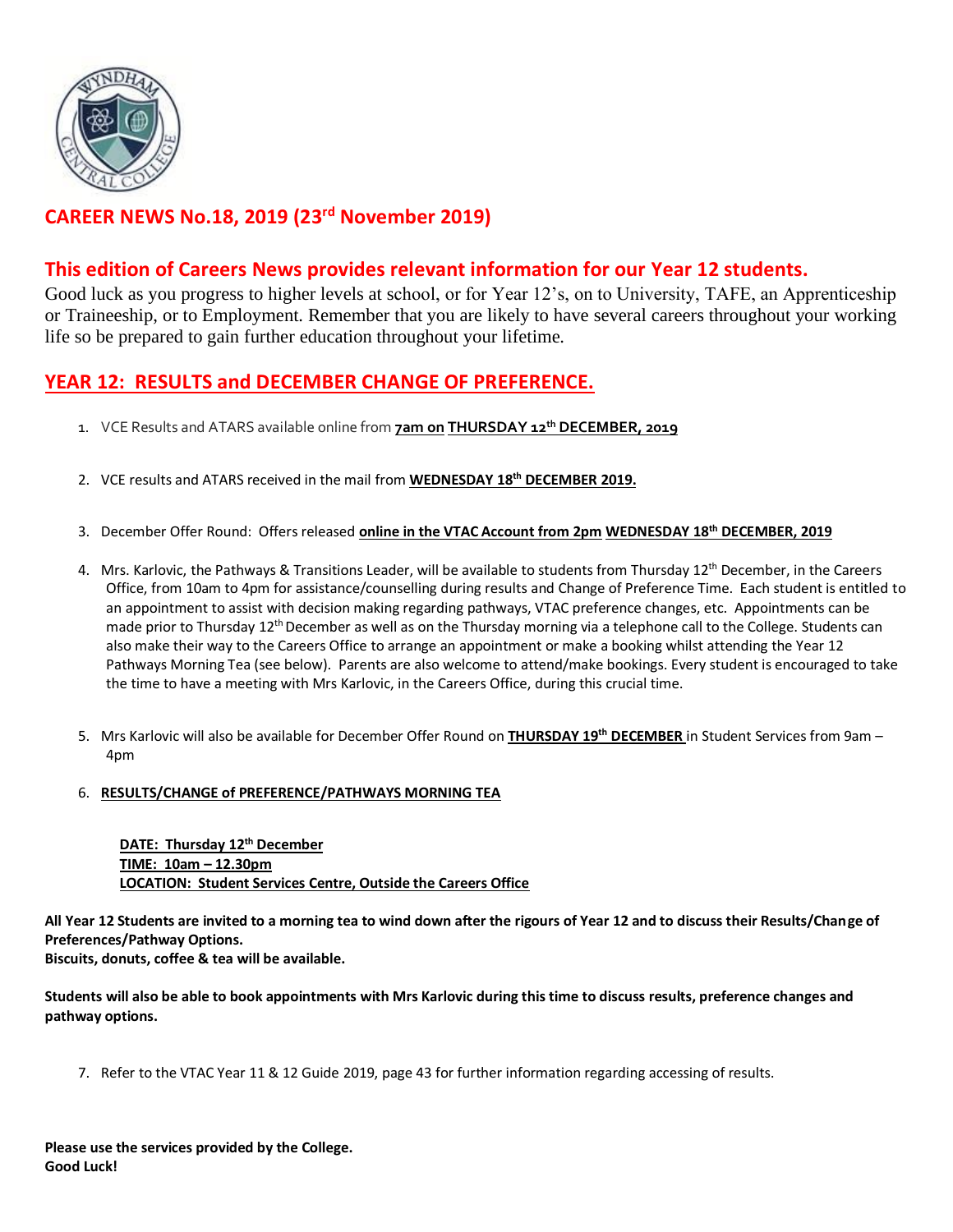## **CareerNews Key Dates & Reminders**

#### **Chisholm Institute**

**Chisholm Open Night** Date/time: Monday 16th Dec, 5-7pm. Where: 121 Stud Road, Dandenong. To register visit: <https://www.chisholm.edu.au/open>

#### **BEYOND 2019: Tech Games Fest**

When: Saturday 30th November. Time: 9:00 am – 6:00 pm Where: Chisholm Institute, Frankston. <https://www.eventbrite.com.au/e/beyond-2019-tgf-tech-games-fest-event-tickets-72462803195?aff=erelexpmlt>

### **Homesglen Insitute**

**Student Open Day** Thursday 28<sup>th</sup> of November You can learn and enquire about the various 'Free Tafe' courses. Register here: <https://holmesglen.edu.au/Students/Open-Days/>

#### **Monash Peninsula Experience Day**

For Year 10 and 11 students. When: Thursday 28th November Time: 9.30am - 2pm. Visit:<https://www.monash.edu/peninsula-experience-day>

#### **SAE CREATIVE – Information Night**

When: 28<sup>th</sup> November Time: 6pm – 8pm Where: Melbourne Campus To view details and register visit: [https://sae.edu.au/news-and-events/events/info-night-melbourne-campus-november-28-2019/?date=2019-11-](https://sae.edu.au/news-and-events/events/info-night-melbourne-campus-november-28-2019/?date=2019-11-28&id=1033) [28&id=1033](https://sae.edu.au/news-and-events/events/info-night-melbourne-campus-november-28-2019/?date=2019-11-28&id=1033)

#### **Swinburne University**

## **November Information Evenings**

This is an opportunity for students to seek advice and gain course information in the lead up to change of preferences. Where/When: Wantirna – Tuesday 26th Nov, 4PM – 6PM. Hawthorn – Wednesday 27th Nov, 4PM – 6PM. <https://www.swinburne.edu.au/infoevening/#events>

# **Victoria University Legal Studies Day for Yr 11 Students**

When: Friday 29th November 2019, 10am - 2:15pm Where: Victoria University City Queen Campus.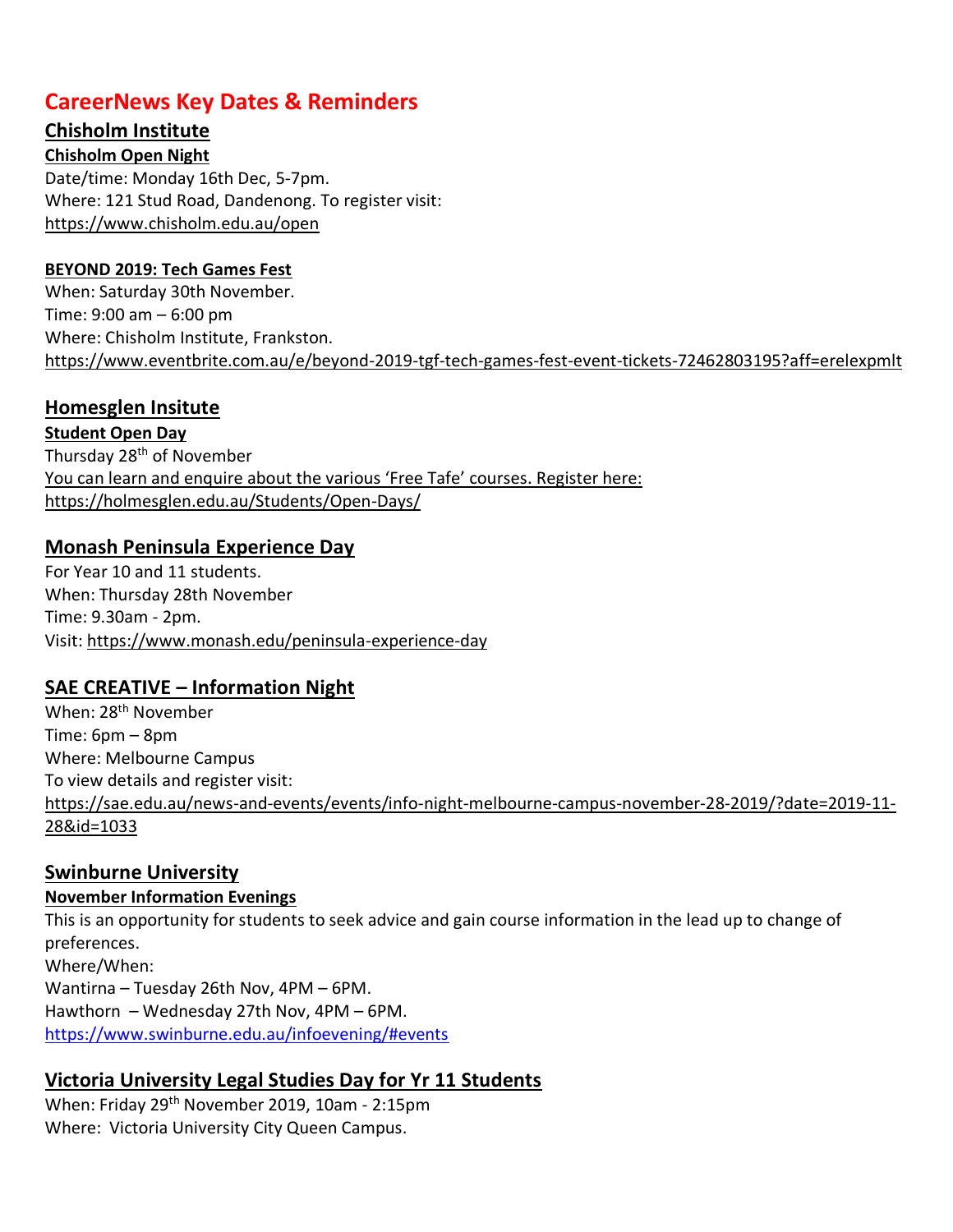Contact Sophie Moore for further details: [sophie.moore@vu.edu.au](mailto:sophie.moore@vu.edu.au) or register here: <https://www.vu.edu.au/about-vu/news-events/events/legal-studieshead-start-day-for-year-11-students>

#### **VTAC - 2020 Course Applications**

Preferences for 2020 can be changed until the 14th of December at 4pm for first round December 2019 offer. Please refer to the schedule of offers and Change of Preference dates further down.

Important to note: Please be sure to check your chosen institution(s) website to see which courses are making offers in December and which courses are not.

## **News & Updates**

Do you hear about the various types of qualifications at institutions and are not quite sure what they are? Well to help you with your understanding of certificates, diploma's and degrees and to assist with your career planning, here is a basic overview of the types of qualifications you can achieve:

### **Certificates I–IV**

Certificates I-IV provide introductory training and deliver industry-specific knowledge along with skills in communication, literacy, numeracy, and teamwork.

Certificates I-II provide basic vocational skills and knowledge, while Certificates III-IV replace the previous system of trade certificates and provide training in more advanced skills and knowledge.

Certificates I-IV are offered by; schools, TAFE institutes, RTOs, private higher education providers and universities and they generally take six months to two years (full-time) to complete.

#### **Diploma, Advanced Diploma and Associate Degrees**

Diplomas prepare students for paraprofessional, industry and enterprise careers. Diploma and Advanced Diploma are titles given more practical courses, while an Associate Degree is given to more academic courses. Entry into Diploma and Advance Diploma courses requires the completion of Year 12 education.

Courses at Diploma, Advanced Diploma and Associate degree level take between one and three years to complete and are offered at; TAFE institutes, RTOs, private higher education providers and universities.

#### **Bachelor Degree**

A Bachelor Degree is the standard university qualification offered at the higher education level and is recognised worldwide. They prepare students for entry into a range of professions and offer preparation for postgraduate study.

Bachelor degrees are generally three to five years (full-time) and are offered by; universities, some private higher education providers, TAFE institutes and RTOs.

## **Graduate Certificate and Graduate Diplomas**

Graduate Certificate and Graduate Diplomas are Level 8 qualifications alongside the Bachelor (Honours) degree. Entry to a Graduate Certificate or Graduate Diploma typically requires completion of a Bachelor's degree or higher. In some cases, admission may be on the basis of significant work experience. Graduate Certificates typically take six months of full-time study to complete, while Graduate Diplomas take twelve months. These courses are usually delivered by universities and private providers.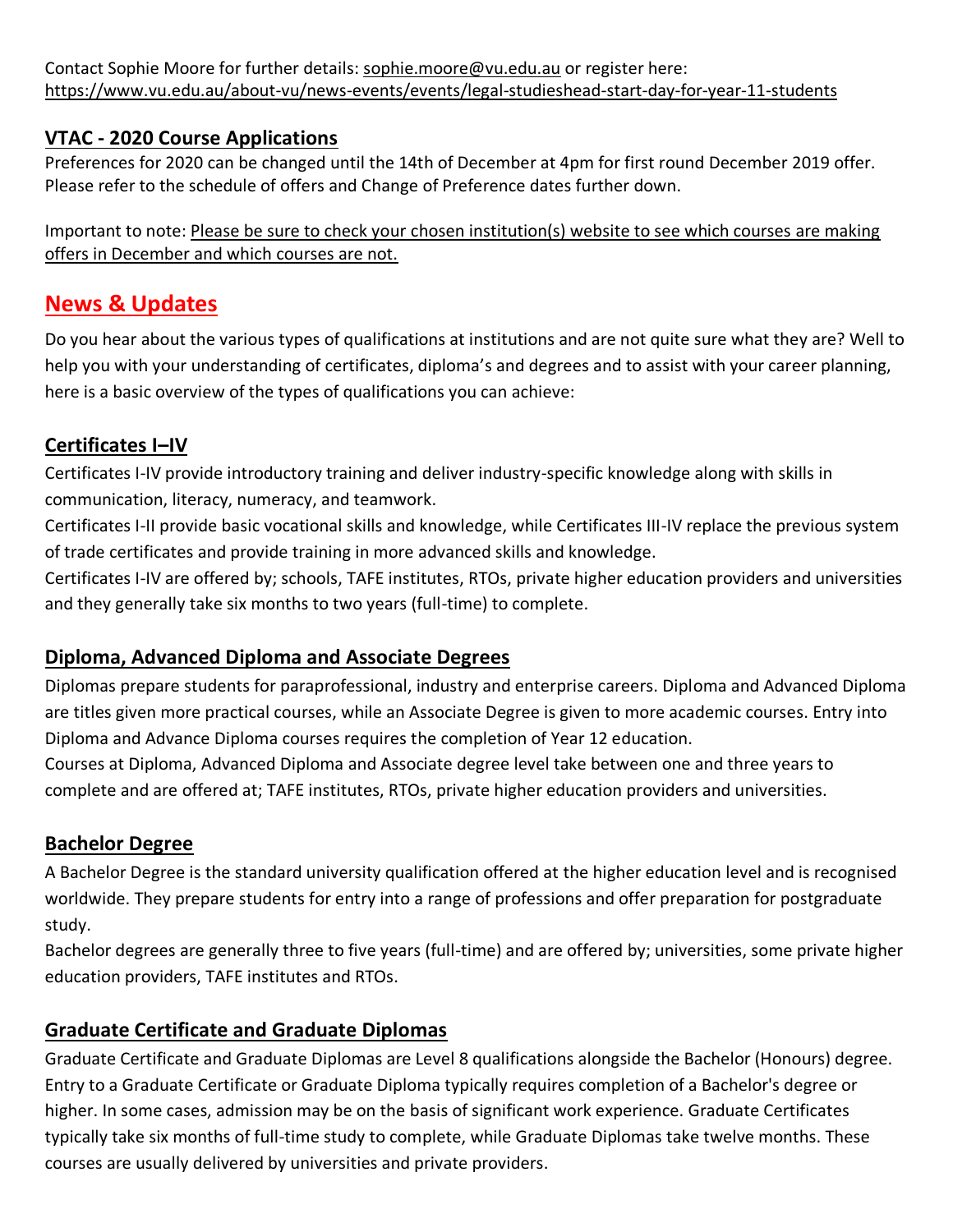### **Masters and Doctoral Degrees**

Masters Degrees are designed to provide an in-depth understanding in a specific area of knowledge through coursework, research or a combination of both.

Doctoral degrees recognise the highest level of academic achievement and require an original contribution of knowledge to a particular field of study, usually through a substantial thesis.

Masters and doctoral degrees are normally one to four years (full-time) and are

offered by universities and some private higher education providers.

## **MathsLink: Methods**

### **A Math's Bridging Program at Swinburne (for Year 12 Students)**

This 6-week full-time bridging program is designed to help students who have not studied VCE Units 3 and 4 of Mathematical Methods as part of their VCE to meet the prerequisite for entry into their chosen course in: aviation, engineering, and information and communication technology.

MathsLink: Methods is taught predominantly online, however there are three day sessions that students must attend during the summer term, plus a test session:

- Tuesday 7th January 2020, 9:30am 3:30pm
- Tuesday 21st January 2020, 9:30am 3:30pm
- Tuesday 11th February 2020, 9:30am 3:30pm
- Monday 17th February 2020, 9:30am 12:30pm (test session)

Upon successful completion of this course, students will be eligible to make a direct application to Swinburne University for entry in 2020.

Applications for MathsLink: Methods close on Friday 20 December 2019.

For more information on this program, visit:

<https://www.swinburne.edu.au/study/course/VCE-Maths-Link-Methods-NN-VCEXT/local>

# **Holmesglen Institute**

#### **Calling Sports Enthusiasts!**

Are you interested in becoming a;

sport coach, sport administrator, sporting club manager or sporting event manager?

Holmesglen are launching an exciting new education opportunity between themselves and the St Kilda Football Club.

They are offering a Diploma of Sport Development long with a Diploma of Event Management course which is perfect for football loving students looking for a career in the sports industry. To read more on the program please visit:

<https://holmesglen.edu.au/Holmesglen-Saints-Sports-Program>

You can also attend an information session on Monday so you can meet and greet players, and tour the facilities at RSEA Park.

The details are:

Date: 25th November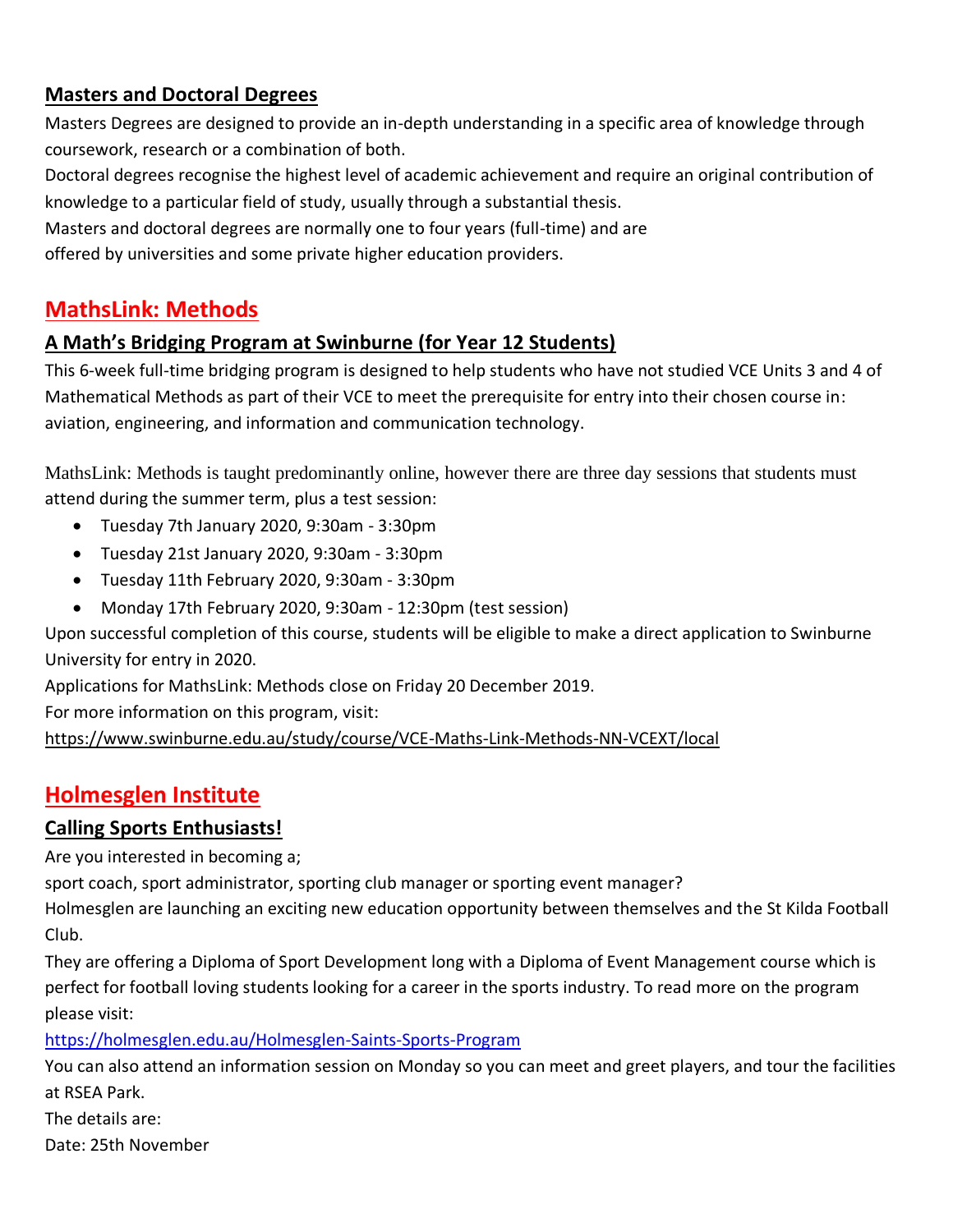Time: 4pm - 5pm. Location: 32-60 Linton Street in Moorabbin.

The below table outlines all offer rounds and 'Change of Preference' dates for current (domestic) Year 12 students: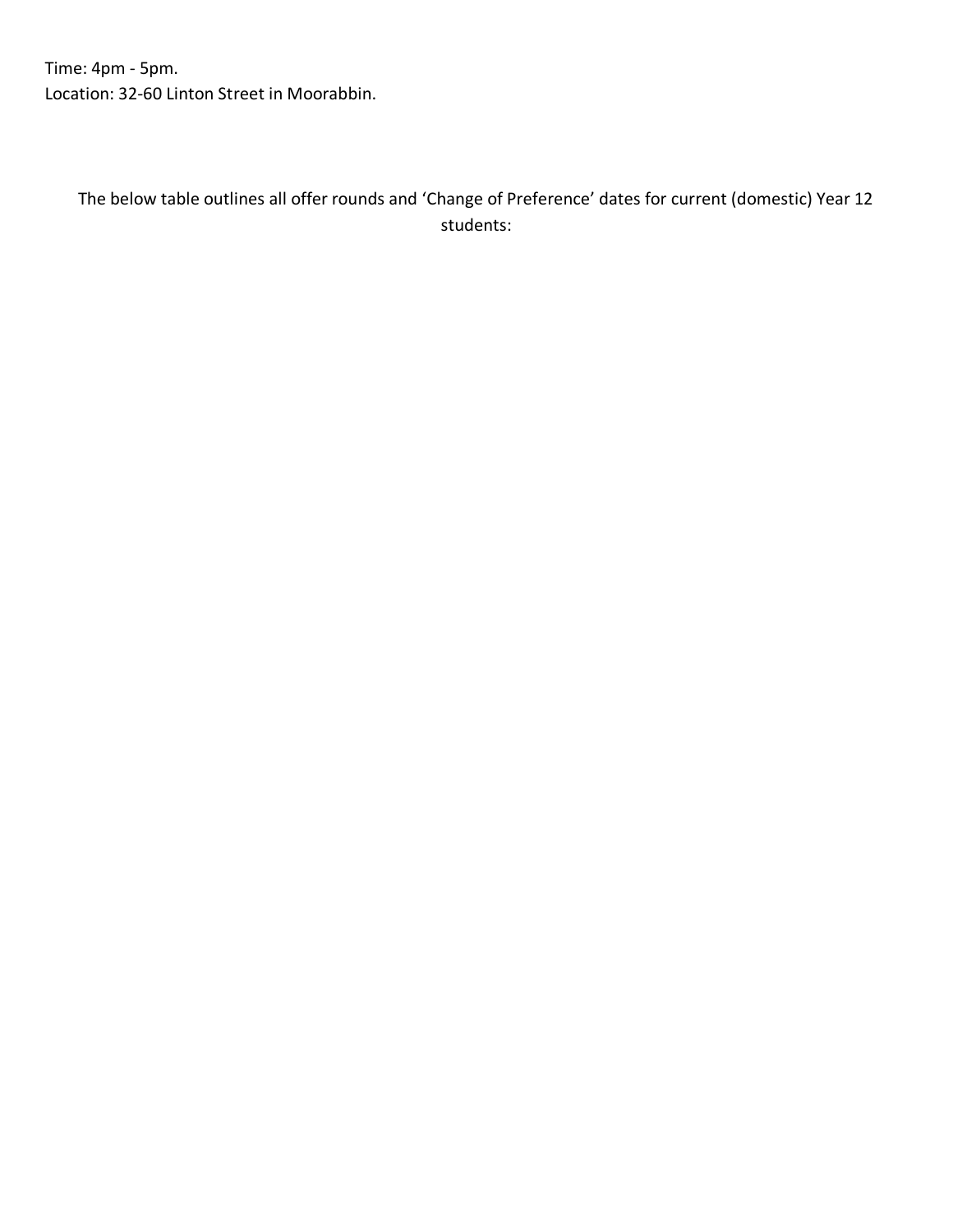

No. 18: 23 November 2019

| Important VTAC Change of Preference Dates – Current Domestic Year 12 Students |                                            |                                           |  |  |  |  |
|-------------------------------------------------------------------------------|--------------------------------------------|-------------------------------------------|--|--|--|--|
| December offer (New)                                                          | Released: 18 <sup>th</sup> December at 2pm |                                           |  |  |  |  |
| Change of Preference                                                          | Open: 18 <sup>th</sup> December at<br>4pm  | Closes: 20th December<br>at 4pm           |  |  |  |  |
|                                                                               | Open: 2 <sup>nd</sup> January at 10am      | Closes: 2 <sup>nd</sup> January at<br>4pm |  |  |  |  |
| Change of Preference - IB Students only                                       | Open: 2 <sup>nd</sup> January at 10am      | Closes: 4 <sup>th</sup> January at<br>4pm |  |  |  |  |
| January offer                                                                 | Released: 15 <sup>th</sup> January at 2pm  |                                           |  |  |  |  |
| Change of Preference                                                          | Open: 16 <sup>th</sup> January at 10am     | Closes: 24th January at<br>4pm            |  |  |  |  |
| February offer 1                                                              | Released: 3rd February at 2pm              |                                           |  |  |  |  |
| Change of Preference                                                          | Open: 4 <sup>th</sup> February at 10am     | Closes: 4th February at<br>4pm            |  |  |  |  |
| February offer 2                                                              | Released: 10 <sup>th</sup> February at 2pm |                                           |  |  |  |  |
| Change of Preference                                                          | Open: 11th February at<br>10 <sub>am</sub> | Closes: 12th February at<br>4pm           |  |  |  |  |
| February offer 3                                                              | Released: 17 <sup>th</sup> February at 2pm |                                           |  |  |  |  |
| Change of Preference                                                          | Open: 18th February at<br>10am             | Closes: 19th February at<br>4pm           |  |  |  |  |
| February offer 4 - Final                                                      | Released: 24 <sup>th</sup> February at 2pm |                                           |  |  |  |  |

# **Career Focus: Dermatologist**

Dermatologists specialise in the treatment of skin diseases such as eczema, acne, skin infections and psoriasis, using techniques such as ultraviolet light therapy, photodynamic therapy and laser treatment. Dermatologists also detect and treat skin cancers.

A dermatologist:

- perform skin examinations
- inform patients about the need for annual screenings, sun protection, skin cancer awareness and skin-based self-examinations
- document the medical history of patients
- diagnose and treat a range of skin conditions, including acne, skin cancer and athlete's foot
- examine the patient to determine the nature of the disorder or illness and record the patient's medical information
- order, perform and analyse laboratory tests and other diagnostic images and procedures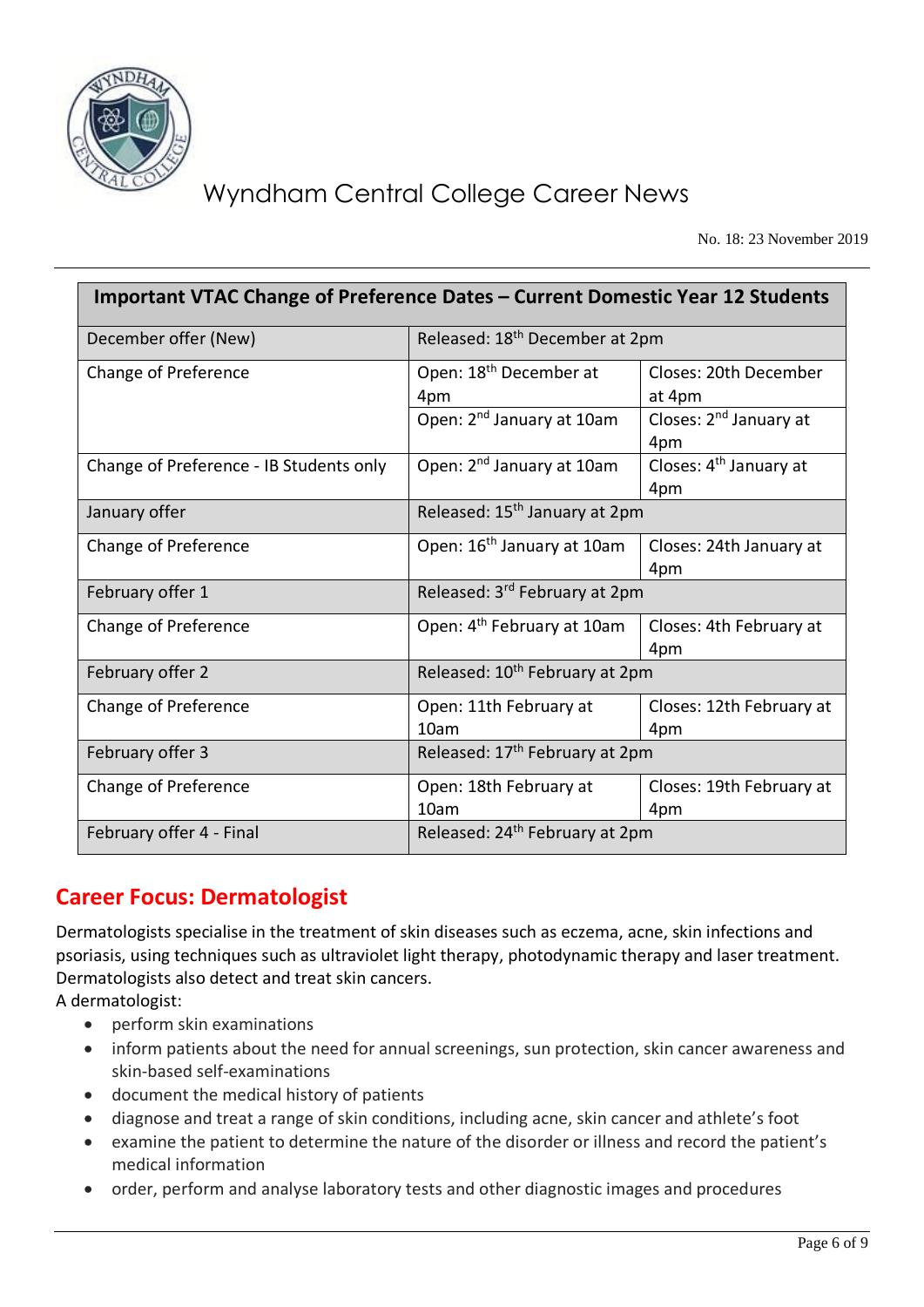

No. 18: 23 November 2019

- provide overall care for patients and prescribe and administer treatments, medications and other remedial measures
- aid in the prevention of diseases and conditions
- advise patients on diet, exercise, hygiene and general health
- prescribe and administer medication and inoculate patients to prevent infectious or contagious diseases
- report births, deaths and notifiable diseases to government authorities
- arrange for patients to be admitted to hospital
- refer patients to other medical specialists and exchange relevant medical details.

Dermatologists are involved in a wide range of activities, including consulting patients, attending emergencies, performing operations and arranging medical investigations. When caring for patients, dermatologists work with many other health professionals. They may also participate in and undertake research. Dermatologists sometimes have to deal with unpleasant conditions due to a patient's illness or injury. Adopting strict hygiene practices is important. Depending on their place of work, dermatologists may have to work long and irregular hours.

#### **Personal Requirements**:

- Good communication skills
- Able to exercise high ethical standards
- Compassionate towards others
- A high degree of motivation and self-discipline

#### **Education and Training:**

A dermatologist is a medical specialist which requires further study after completing a medical degree. To become a medical practitioner, you usually have to study medicine at university. To get into these courses you usually need to gain your VCE with particularly good results. Prerequisite subjects, or assumed knowledge, in one or more of English, mathematics, biology, chemistry and physics are normally required. Some universities offer medicine as a double degree and may have additional prerequisites. Universities have different prerequisites and some have flexible entry requirements. Contact the institutions you are interested in for more information. Entry into these courses is highly competitive and is based on a combination of academic achievement, performance on the University Clinical Aptitude Test (UCAT) and a structured interview. The UCAT is a written test that assesses non-academic personal qualities. Alternatively, you can become a medical practitioner by completing a relevant bachelor degree, followed by a postgraduate qualification in medicine. Entry into the graduate-entry courses is based on prior completion of a bachelor degree, performance in the Graduate Australian Medical School Admissions Test (GAMSAT) and a score resulting from a semi-structured interview. Studies in behavioral, social, biological and physical sciences, and humanities are likely to enhance performance in the test, and are offered at most universities.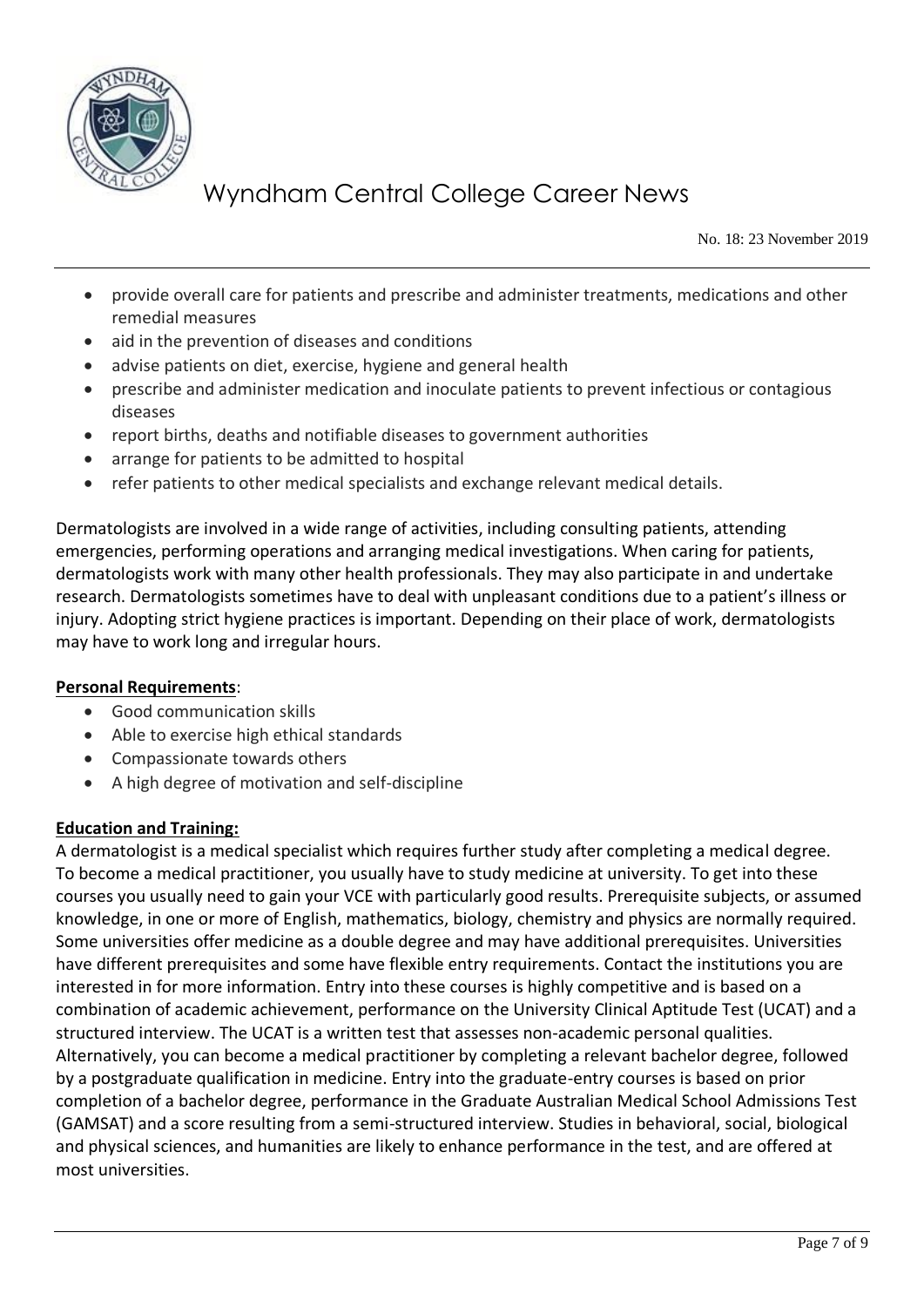

No. 18: 23 November 2019

After obtaining a medical degree, you will need to complete an internship and a residency, each for a minimum of a year. From there, an additional four years of vocational training is required to complete a Fellowship at the Australian College of Dermatologists.

#### **Employment Opportunities**

Dermatologists usually work in private practice and/or attend clinics at hospitals and institutions. A small number have full-time positions in hospitals. Dermatologists are not often called upon to attend emergencies and generally do not have on-call responsibilities. There is a high level of patient contact and in many cases long-term ongoing care for patients with chronic skin conditions. Opportunities for medical graduates in general depend on a variety of factors, population levels and movements, changing patterns of illness and injury, technological advances in health care, the trend towards preventative medicine and the cost of treatment and health insurance to the patient. While most city areas and major towns are well supplied with medical practitioners, there are shortages in some fields.

| <b>Undergraduate Degrees</b> |                 |                                       |                 |              |  |  |
|------------------------------|-----------------|---------------------------------------|-----------------|--------------|--|--|
| <b>Institution</b>           | <b>Campus</b>   | <b>Course</b>                         | <b>Duration</b> | <b>ATAR</b>  |  |  |
| <b>Australian</b>            | Melbourne       | <b>Bachelor of Biomedical Science</b> | 3 Years         | 59.50        |  |  |
| <b>Catholic</b>              |                 |                                       |                 |              |  |  |
| <b>University</b>            |                 |                                       |                 |              |  |  |
| <b>Deakin</b>                | Geelong,        | <b>Bachelor of Biomedical Science</b> | 3 Years         | 72.50-80.15  |  |  |
| <b>University</b>            | Melbourne       |                                       |                 |              |  |  |
|                              | (Burwood)       |                                       |                 |              |  |  |
| <b>Federation</b>            | Berwick,        | <b>Bachelor of Biomedical Science</b> | 3 Years         | 53.05-63.85  |  |  |
| <b>University</b>            | Gippsland,      |                                       |                 |              |  |  |
|                              | Ballarat, Off-  |                                       |                 |              |  |  |
|                              | campus          |                                       |                 |              |  |  |
| La Trobe                     | Albury-Wodonga, | Bachelor of Biomedicine (Medical)     | 3 Years         | 89.05        |  |  |
| <b>University</b>            | Bendigo         |                                       |                 |              |  |  |
|                              | Albury-Wodonga, | <b>Bachelor of Biomedical Science</b> | 3 Years         | 62.55-72.0   |  |  |
|                              | Bendigo         |                                       |                 |              |  |  |
| <b>Monash</b>                | Clayton         | <b>Bachelor of Biomedical Science</b> | 3 Years         | 90.35        |  |  |
| <b>University</b>            |                 | Bachelor of Science and Bachelor      | 4 Years         | 91.45        |  |  |
|                              |                 | of Biomedical Science                 |                 |              |  |  |
| <b>University Of</b>         | Parkville       | <b>Bachelor of Biomedicine</b>        | 3 Years         | 94.05        |  |  |
| <b>Melbourne</b>             |                 |                                       |                 |              |  |  |
| <b>Victoria</b>              | Footscray, St   | <b>Bachelor of Biomedicine</b>        | 3 Years         | 81.20        |  |  |
| <b>University</b>            | Albans          |                                       |                 | (Footscray   |  |  |
|                              |                 |                                       |                 | avail. only) |  |  |

Following is a list of bachelor degrees in Biomedical Science and Chancellors Degrees in Victoria: